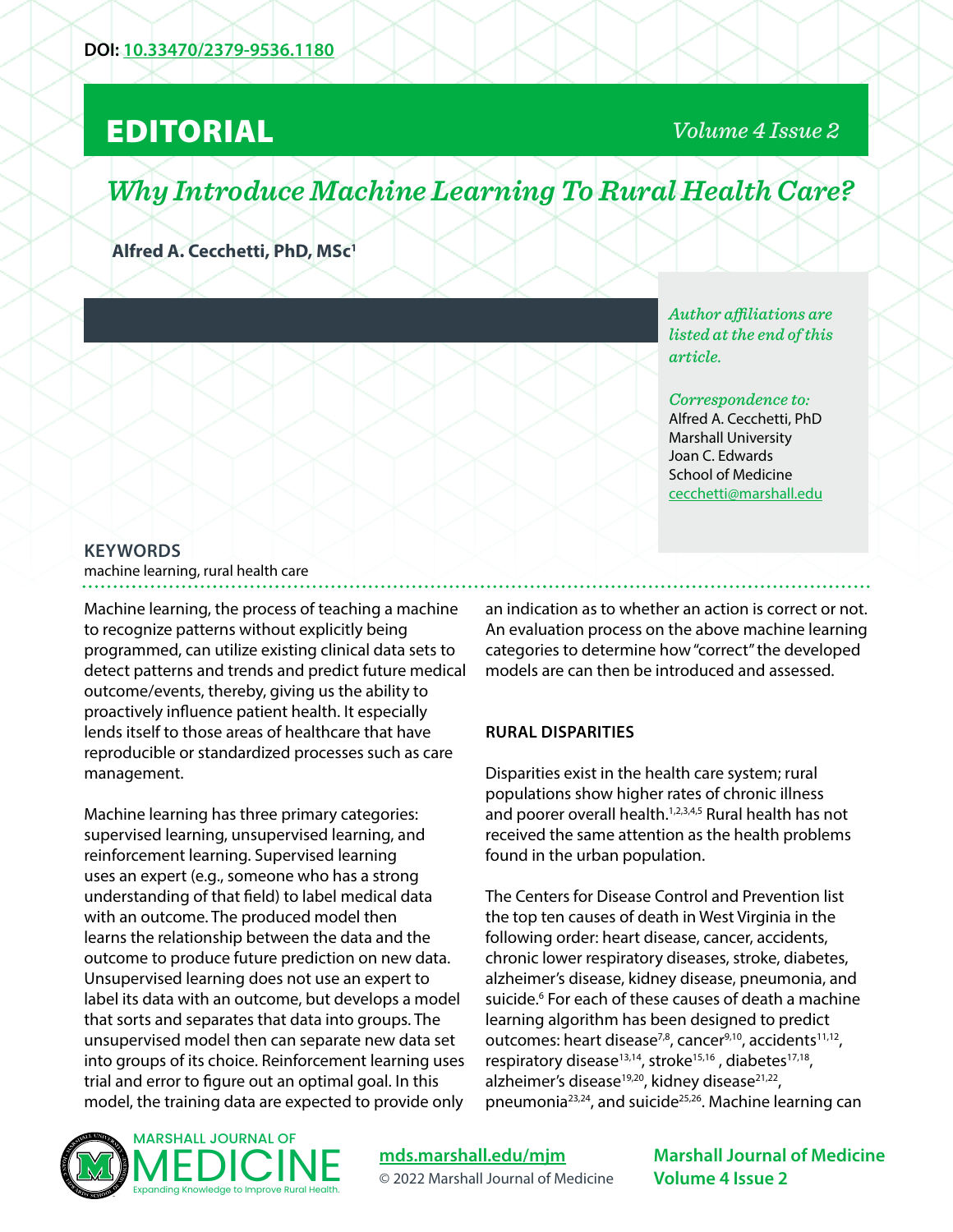also help rural health in disease identification and management, diagnosis (especially when "diagnosis of elimination" is required), personalized medicine, behavioral issues, clinical trial research, radiology, radiotherapy, and epidemic outbreak prediction.

Machine learning has the potential to focus its predictive power on fast classification or even on prevention of rural health disparities at low cost and high speed.

## **WHY FOCUS ON THE RURAL POPULATION?**

A look at rural populations shows that this group has special problems due to a higher mix of older individuals who have lower financial resources, educational deficiencies, and tendency to be more ill than urban populations. $27$  The physician to patients ratio is typically very inadequate in rural areas resulting in long and in many cases arduous travel distances to obtain health services, long wait times for appointments, and limited access to certain specialists within the rural geographic areas.

Rural populations can benefit in a number of ways by machine learning. Those medical specialties that use images (cardiology, radiology, pathology) can, through the use of machine learning algorithms, provide faster and cheaper services without the need for high cost specialists who can now spend more time dealing directly with their patients. Machine learning is already showing signs of promise using experimental novel techniques in mental healthcare. For instance, in the detection of changes in mental states for bipolar patients in a rural psychiatric hospital in Austria, a machine learning app for depression/mania recognition produced an accuracy of 72-81%.<sup>28</sup> This is very promising for rural populations, since these machine-learning approaches suggest that the ability to diagnosis dangerous medical conditions without the need to have a local and expensive specialized healthcare provider nearby is possible.

## **MACHINE LEARNING OBSTACLES**

There are difficulties, as well, associated with the use

of machine learning methods especially in the rural areas. Some methods use "black box" approaches where the actual reasoning of the model is difficult to discern. Data silos can be difficult to overcome. Technical support is often limited with few resources to allocate to this area. In urban areas, stricter controls on the insertion of data in the electronic medical records can be enforced. Rural areas tend to have less control on this process. Another major concern is bias (cultural, educational, gender, race, location, etc.) in the development of these algorithms. Regional differences found within the supervised machine learning models may need to be better understood to improve accuracy within these rural models.

## **THE FUTURE OF MACHINE LEARNING IN RURAL HEALTH CARE**

Using advanced analytics, algorithms can assist rural medical providers by providing better information at lower cost. They have the potential to open the floodgates to the combined brainpower and expertise of the best top-notch healthcare providers and organizations for the rural population and thus provide them access to the best care they can get.

Machine learning and the associated algorithms they produce can be another powerful tool in the rural health care provider's toolbox to understand and predict disease and other medical events while lowering the cost of receiving these services.

## **AUTHOR AFFILIATIONS**

1. Marshall University Joan C. Edwards School of Medicine, Huntington, West Virginia

## **REFERENCES**

- 1. Rabinowitz HK, Paynter NP. The rural vs urban practice decision. Jama. 2001;287(1):113.
- 2. Anderson AE, Henry KA, Samadder NJ, Merrill RM, Kinney AY. Rural vs urban residence affects risk-appropriate colorectal cancer screening. Clinical Gastroenterology and Hepatology.



**[mds.marshall.edu/mjm](https://mds.marshall.edu/mjm/)** © 2022 Marshall Journal of Medicine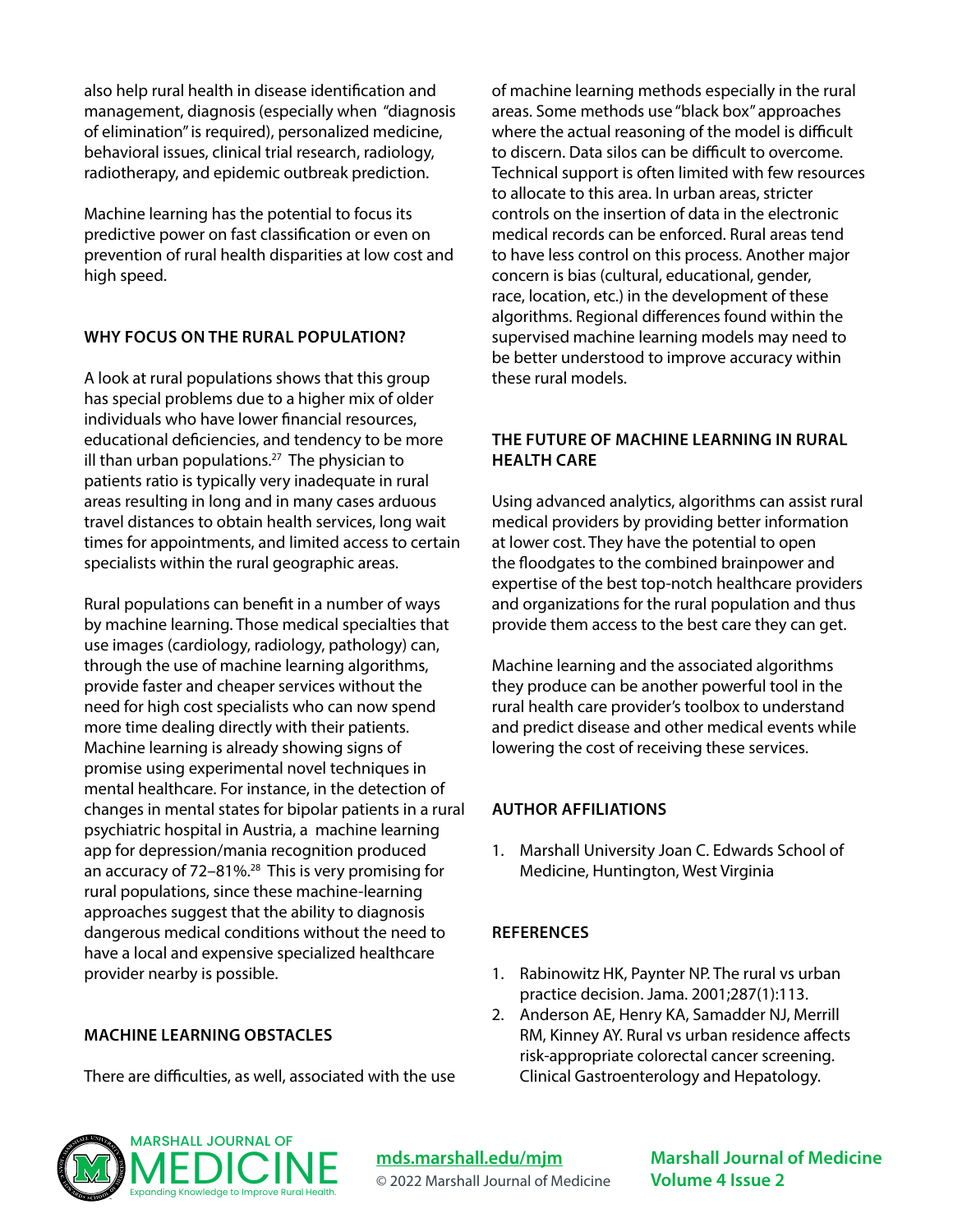2013;11(5):526-533.

- 3. Reif S, Whetten K, Ostermann J, Raper JL. Characteristics of HIV-infected adults in the deep south and their utilization of mental health services: a rural vs urban comparison. AIDS Care. 2006;18(S1):10-17.
- 4. Shubhakaran KP, Khichar RJ. Stroke management disparity in urban vs rural locations. ANN Publications. Neurology.
- 5. Newgard CD, Fu R, Bulger E, Hedges JR, Mann NC, Wright DA, Lehrfeld DP, Shields C, Hoskins G, Warden C, Wittwer L, Cook JN, Verkest M, Conway W, Somerville S, Hansen M. Evaluation of rural vs urban trauma patients served by 9-1-1 emergency medical services. JAMA Surgery. 2017;152(1):11-18.
- 6. Centers for Disease Control and Prevention (April 2018) National Center for Health Statistics, downloaded from https://www.cdc.gov/nchs/ pressroom/states/westvirginia/westvirginia.htm.
- 7. Sreejith S, Rahul S, Jisha RC. 2016. A real time patient monitoring system for heart disease prediction using random forest algorithm. In Advances in Signal Processing and Intelligent Recognition Systems (pp. 485-500). Springer, Cham.
- 8. Patil PR, Kinariwala SA. 2017. Automated Diagnosis of Heart Disease using Random Forest Algorithm. International Journal of Advance Research, Ideas and Innovations in Technology. https://github. com/mbbrigitte/Predicting\_ heart\_disease\_UCI/blob/master/heartdisease\_ UCI. Rmd.
- 9. Tanaka T, Voigt MD. Decision tree analysis to stratify risk of de novo non-melanoma skin cancer following liver transplantation. Journal of cancer research and clinical oncology. 2018;144(3):607-615.
- 10. Paxton RJ, Zhang L, Wei C, Price D, Zhang F, Courneya KS, Kakadiaris IA. An exploratory decision tree analysis to predict physical activity compliance rates in breast cancer survivors. Ethnicity & Health. 2017:1-13.
- 11. Moreno Hoyo, A. 2017. Predicting car accidents in Barcelona using a Random Forest model. Master's thesis, Universitat Politècnica de Catalunya.
- 12. Xiaohui J. Forecast model of road traffic accidents based on LS-SVM with grey correlation analysis. Application Research of Computers.

2016;3:038.

- 13. Khatri KL, Tamil LS. Early Detection of Peak Demand Days of Chronic Respiratory Diseases Emergency Department Visits Using Artificial Neural Networks. IEEE journal of biomedical and health informatics. 2018;22(1):285-290.
- 14. Oijuela-Canon AD, Gomez-Cajas DF, Sepulveda A. 2015. Respiratory Diseases discrimination based on acoustic lung signals and neural networks. In Signal Processing, Images and Computer Vision (STSIVA), 20th Symposium. IEEE.
- 15. McKinley R, Häni L, Gralla J, El-Koussy M, Bauer S, Arnold M, Wiest R. Fully automated stroke tissue estimation using random forest classifiers (FASTER). Journal of Cerebral Blood Flow & Metabolism. 2017;37(8):2728-2741.
- 16. Chen L, Bentley P, Rueckert D. A novel framework for sub-acute stroke lesion segmentation based on random forest. Ischemic Stroke Lesion Segmentation. 2015:9.
- 17. Xu W, Zhang J, Zhang Q, Wei X. 2017. Risk prediction of type II diabetes based on random forest model. In Advances in Electrical, Electronics, Information, Communication and Bio-Informatics (AEEICB). Third International Conference. IEEE.
- 18. Shukla N, Arora M. Prediction of Diabetes Using Neural Network & Random Forest Tree. International Journal of Computer Sciences and Engineering. 2016;4:101-104.
- 19. Basaia S, Agosta F, Wagner L, Magnani G, Filippi M. 2018. Automatic classification of patients with Alzheimer's disease (AD) and mild cognitive impairment (MCI) who will convert to AD using deep neural networks.
- 20. Lu D, Popuri K, Ding GW, Balachandar R, Beg MF. Multimodal and multiscale deep neural networks for the early diagnosis of alzheimer's disease using structural MR and FDG-PET images. Scientific Reports. 2018;8(1):5697.
- 21. Ravindra BV, Sriraam N, Geetha M. Classification of non-chronic and chronic kidney disease using SVM neural networks. International Journal of Engineering and Technology (UAE). 2018;7(1.3):191-194.
- 22. Annapoorani JCB, Gnanaselvam CR. Enhancing prediction accuracy of chronic kidney disease using neural networks. Automation and Autonomous System. 2018;10(1):10-15.
- 23. Wiemken TL, Furmanek SP, Mattingly WA, Guinn



**[mds.marshall.edu/mjm](https://mds.marshall.edu/mjm/)** © 2022 Marshall Journal of Medicine